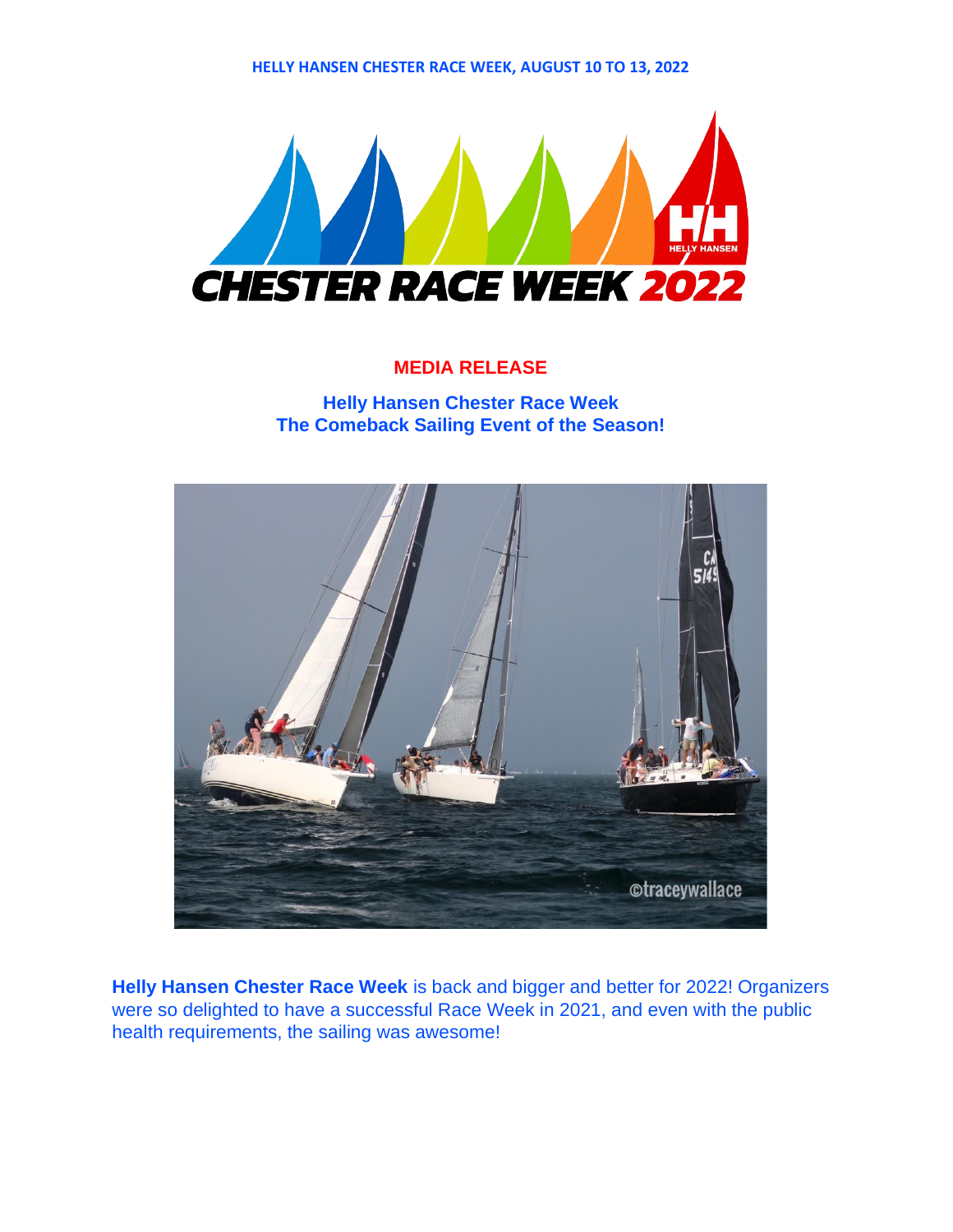Registration is now open for 2022, and 14 boats have already signed on for some of the best racing this summer. So, **register early** and tell your friends.

## **Here's what's new for 2022:**

**A dedicated White Sail Fleet**: This year's edition of **Helly Hansen Chester Race Week** offers a non-spinnaker division that will sail a pursuit style of race. Pursuit racing is all about sailing as effectively as possible to cross the finish line before the other competing boats. Boats with higher or lower handicaps will either be trying to protect their lead or trying to catch up to cross the finish line before you. The White Sail division is an excellent opportunity to be involved in **Helly Hansen Chester Race Week** without the burden of finding big crews or the need to know the ins and outs of racing tactics. This division has excellent potential for any first-time keelboat racer.

**Double-handed Division:** The double-handed division will be a pursuit style of race and a fantastic opportunity for skippers and crew to compete against boats with different handicaps. This division will require the skipper and co-skipper (or crew) to show off their sailing skills without the burden of finding big teams to race their boat competitively. Potential fleet splits will be determined based on registration.

## **Here's what's back for 2022:**

- The marvelous Bluenose Fleet, sailing in the front harbour of Mahone Bay.
- The One Design course, sailing windward leeward. Back again will be the International One Design Fleet, the Farr 30 Fleet, and the Sonar Fleet. A minimum of five boats of one design required for a fleet to race on this course.
- The Inshore Course, sailing up to two races per day. The course length will depend on the conditions of the day. Some may be windward-leeward Courses. Within the PHRF-NS Inshore Racing Course, the Race Committee will set the handicap split for each fleet.
- The Distance Course, sailing up to two races per day. The course length will depend on the conditions of the day. The course will be sailed around fixed/inflatable marks. This course is open to PHRF-NS boats carrying a spinnaker. The Race Committee will set the handicap split for each fleet
- The beautiful Classics, sailing a Pursuit Style of race

## **Here's what's happening after the racing:**

- The Hopping Penguins who have been described as "The Sound of Chester" Race Week" and are celebrating their  $40<sup>th</sup>$  anniversary this year — will open race week on Wednesday, August 10.
- The Mellotones will play on Friday, August 12.
- Chester's own band Dark & Stormy will play on Saturday, August 13